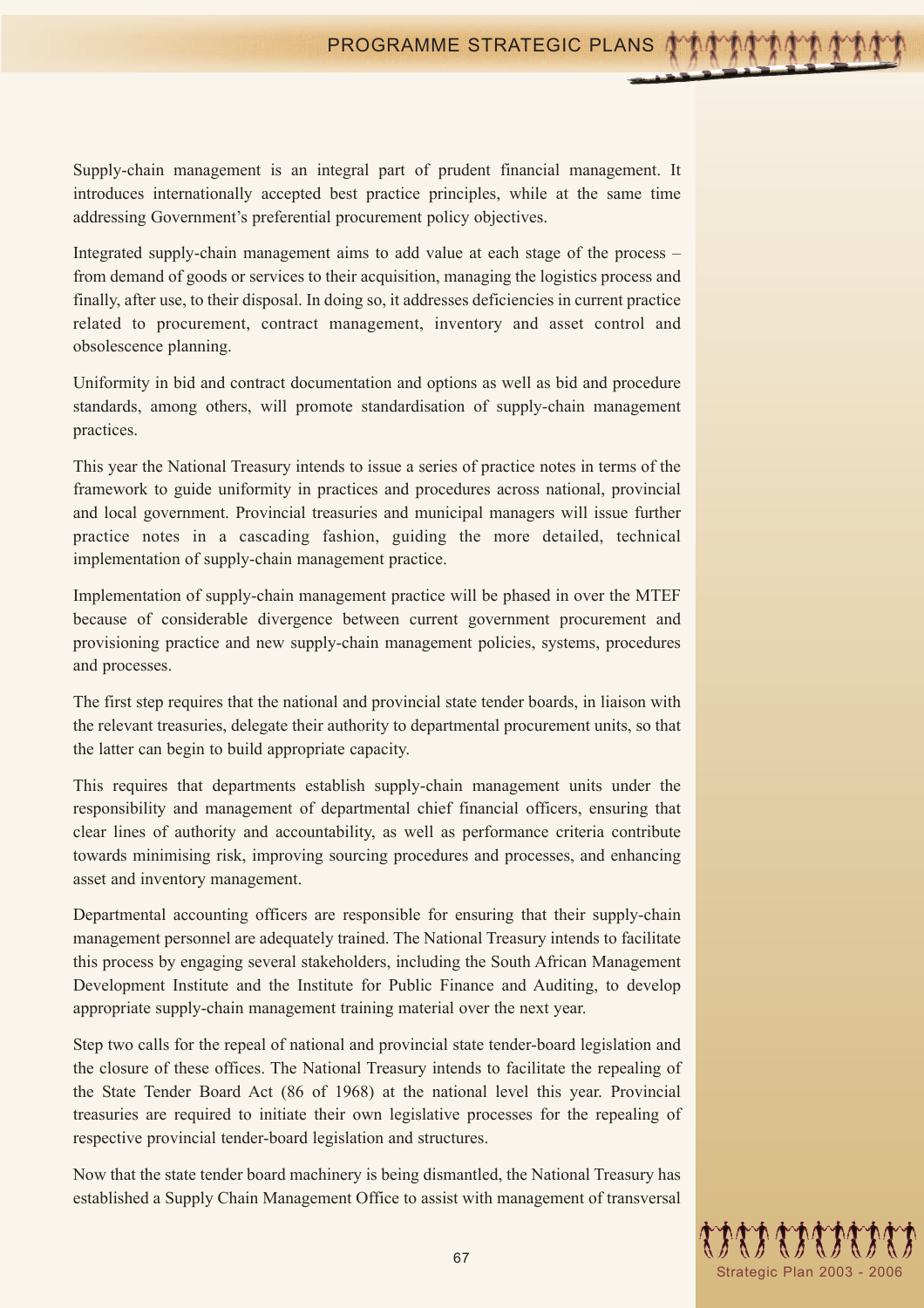or general supply contracts on behalf of national Government. The office will also ensure the alignment of Government supply-chain management practice with the requirements of the PFMA.

The *Supply Chain Management* team has also begun to implement a high-level management information system that will enable Government to obtain information about total procurement in Government and to monitor the extent to which procurement reform objectives are being achieved. Minimum reporting requirements will be prescribed for accounting officers/authorities with a view to establishing a reliable database over the next three years. Over the MTEF, the National Treasury, in collaboration with key government stakeholders, such as the Department of Trade and Industry and provincial treasuries, will review and amend the PPPFA and its associated regulations, ensuring that they contribute more effectively towards meeting Government's objectives for black economic empowerment. These interventions are key elements of the process for promulgating the Broad Based Black Economic Empowerment Bill (to be promulgated during 2003) and for implementing its supporting strategy and framework.

Through the activities of the *PFMA* unit, the National Treasury monitors and reports on the implementation of the PFMA across national and provincial departments in respect of the detailed implementation plan that the Cabinet approved in September 2000. The first phase of implementation focuses on critical improvements in departmental financial management and ensuring compliance with the new legislation and its regulations. The second phase is aimed at longer-term qualitative improvements, including the full implementation of generally recognised accounting practices.

The Validation Board, established in November 2001 to accredit training material used in the building of capacity for the implementation of the PFMA, has already accredited 15 courses, ensuring that training initiatives produce the requisite skills. Eight courses were presented between September 2002 and January 2003, including courses in strategic planning and budgeting; internal audit; internal control and risk management; and in-year financial management, monitoring and reporting.

The National Treasury has entered into a service level agreement with the Institute for Public Finance and Auditing for the roll out of a large-scale financial-management training programme over the next three years. The course programme will include modules on government accounting; strategic planning and budgeting; supply-chain management, internal control and fixed-asset management for financial and non financial managers. The arrangement will lead to a joint venture between the Institute for Public Finance and Auditing and the South African Management Development Institute, which is responsible for coordinating public sector training.

The National Treasury submitted progress reports on the implementation of the PFMA to the Cabinet and Parliament in June 2002 and May 2003. A third report is due on 1 September this year. The progress reports suggest, among others, that the quality of financial management is largely determined by the appointment of suitably qualified and competent finance personnel. The 2003 survey of national departments reveals that 91 per cent of departments have appointed a chief financial officer. This represents an 8 per cent

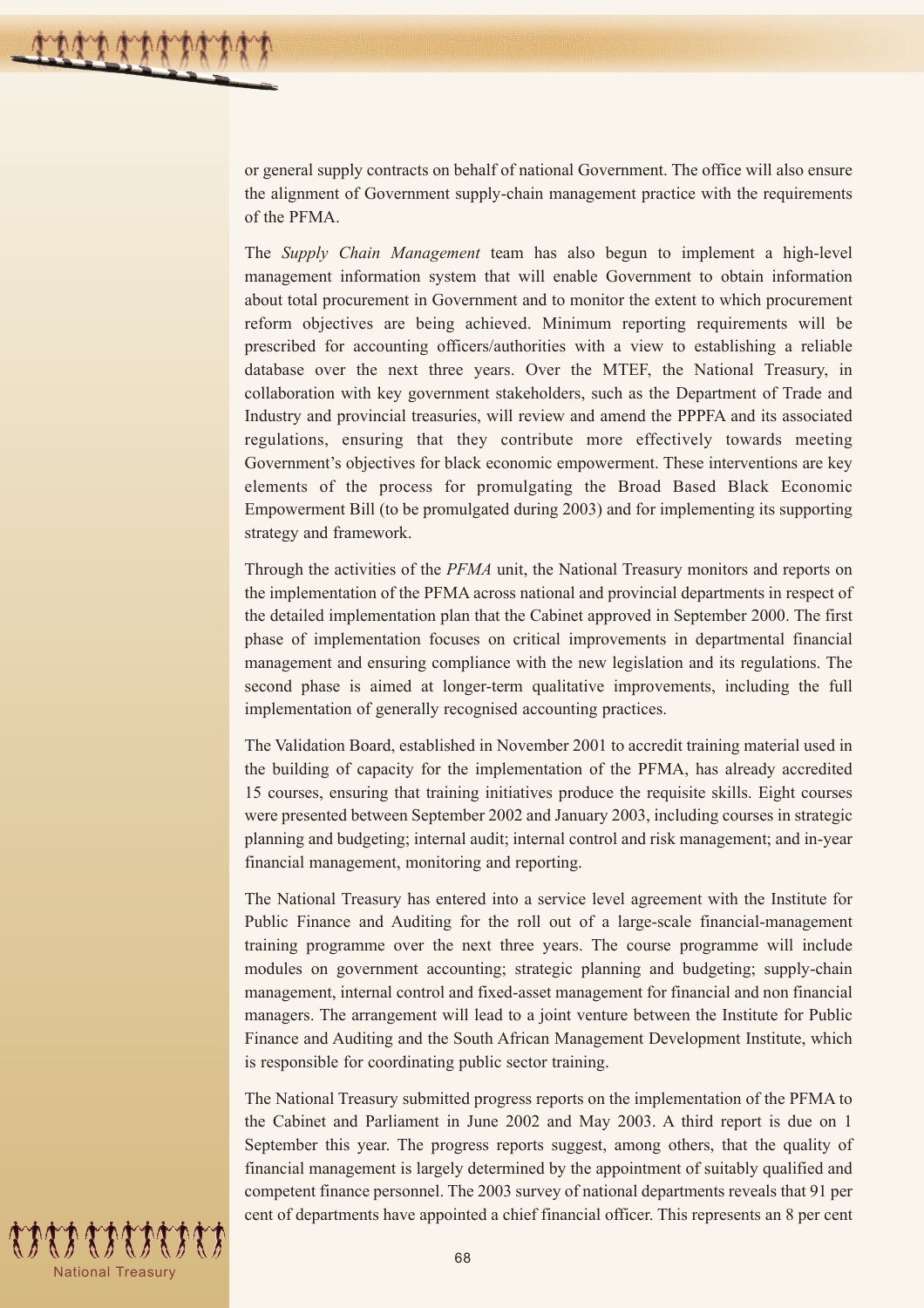improvement over results recorded in the 2001 survey. The 2003 survey also reveals that 86 per cent of departments have aligned their finance components to support implementation of the PFMA – 89 per cent of departments report the appointment of financial accountants and 69 per cent report the appointment of management accountants and supply-chain management practitioners.

At provincial level, the most significant progress is noted in the tabling of 2003 strategic plans, where strategic and performance plans are based on uniform budget formats for the health, education and social development sectors. Such standardisation attempts to set uniform measurable objectives, performance targets and indicators for each budget programme and subprogramme, facilitating provincial comparisons in service delivery progress.

The existing ("legacy") financial systems in Government, managed by the *Financial Systems* unit, are based on outdated technology and architecture. Significant revisions of governance practices in recent years have had a fundamental impact on public sector management and associated information technology solutions. In particular, the PFMA requires the introduction of generally recognised accounting practice, which, in turn, calls for the introduction of new integrated financial-management solutions to meet the requirements of the public service.

These requirements necessitated comprehensive analysis of the existing financial systems – the Financial Management System (FMS), the Basic Accounting System (BAS), the Logistics Management System (Logis) and the Human Resource Management System (Persal), to determine their suitability. New integrated financial management solutions will need to be phased in over time but, in the interim, existing systems will be maintained and enhanced in certain priority areas.

The priorities over the medium term are:

- Full migration from the FMS to the BAS; implementing a Standard Chart of Accounts as prescribed and approved of by the Accountant General;
- Providing for compliance with PFMA requirements for financial statements, debtors, creditors, and asset management functions; and
- Increased user support and training.

More recently, an Integrated Financial Management Project Office was established on 1 February 2003 to develop a master plan for the integration of Government's financial management systems. The South African Information Technology Agency will perform the task of primary systems integrator in this process. Completed over the next 12 months, the master plan will include options for the replacement and/or enhancement of Government's current financial systems, together with proposed budgets and implementation timeframes relevant to the possible options.

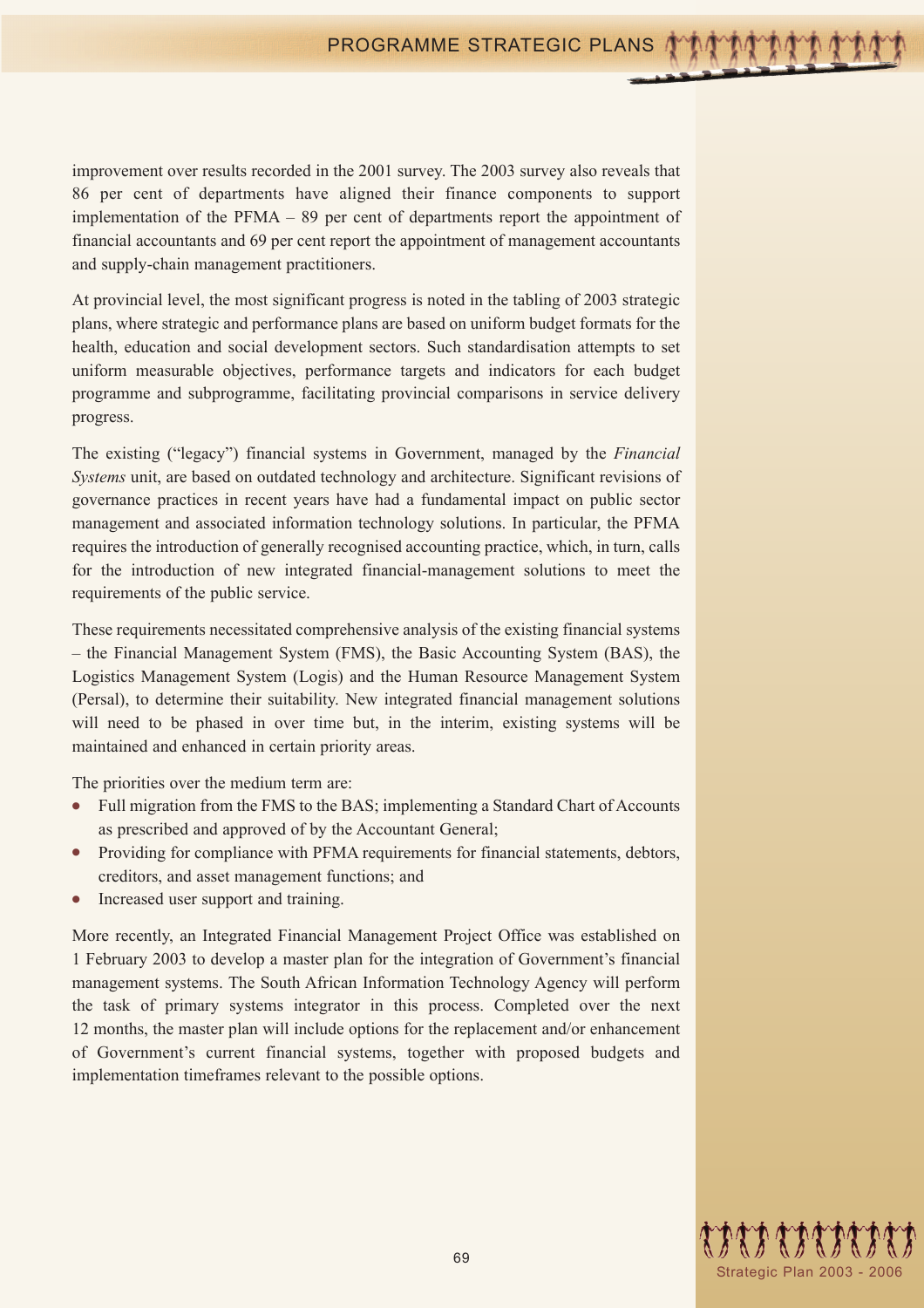# **MEASURABLE OBJECTIVES AND MEDIUM TERM OUTPUT TARGETS Medium-term output targets**

Programme 4 Financial Management and Systems

| Subprogramme               | Output                                                                                                                                                       | Measure/Indicator                                                                | 2003 Target/                                                                | 2004 Target/                                                                   | 2005 Target                                                                  |
|----------------------------|--------------------------------------------------------------------------------------------------------------------------------------------------------------|----------------------------------------------------------------------------------|-----------------------------------------------------------------------------|--------------------------------------------------------------------------------|------------------------------------------------------------------------------|
|                            |                                                                                                                                                              |                                                                                  | <b>Milestone</b>                                                            | <b>Milestone</b>                                                               | <b>Milestone</b>                                                             |
| Supply-Chain<br>Management | term contracts on behalf of Government<br>Regulating and monitoring supply chain<br>Government, and managing transversal<br>Ξ.<br>management policy outcomes | Adoption and implementation of<br>consistent legislative and policy<br>framework |                                                                             |                                                                                |                                                                              |
|                            |                                                                                                                                                              |                                                                                  |                                                                             | Passage through Parliament<br>of revised PPPFA legislation<br>by 30 March 2004 |                                                                              |
|                            |                                                                                                                                                              | Accreditation of national departments to<br>arrange their own contracts          | 30 May 2003                                                                 |                                                                                |                                                                              |
|                            |                                                                                                                                                              | and dismantle the State Tender Board<br>Repeal of the State Tender Board Act     | During 2003                                                                 |                                                                                |                                                                              |
|                            |                                                                                                                                                              | Develop and maintain supply-chain<br>database                                    | Cabinet in September<br>Reports submitted to                                | Cabinet in March and<br>Reports submitted to<br>September                      | Cabinet in March and<br>Reports submitted to<br>September                    |
|                            |                                                                                                                                                              | Introduce strategic sourcing principles to<br>enhance value for money            | strategies for 20% of all term<br>Introduce strategic sourcing<br>contracts | strategies for 60% of all term<br>Introduce strategic sourcing<br>contracts    | Introduce strategic sourcing<br>strategies for 100% of all<br>term contracts |
|                            |                                                                                                                                                              |                                                                                  |                                                                             |                                                                                |                                                                              |
|                            |                                                                                                                                                              |                                                                                  |                                                                             |                                                                                |                                                                              |

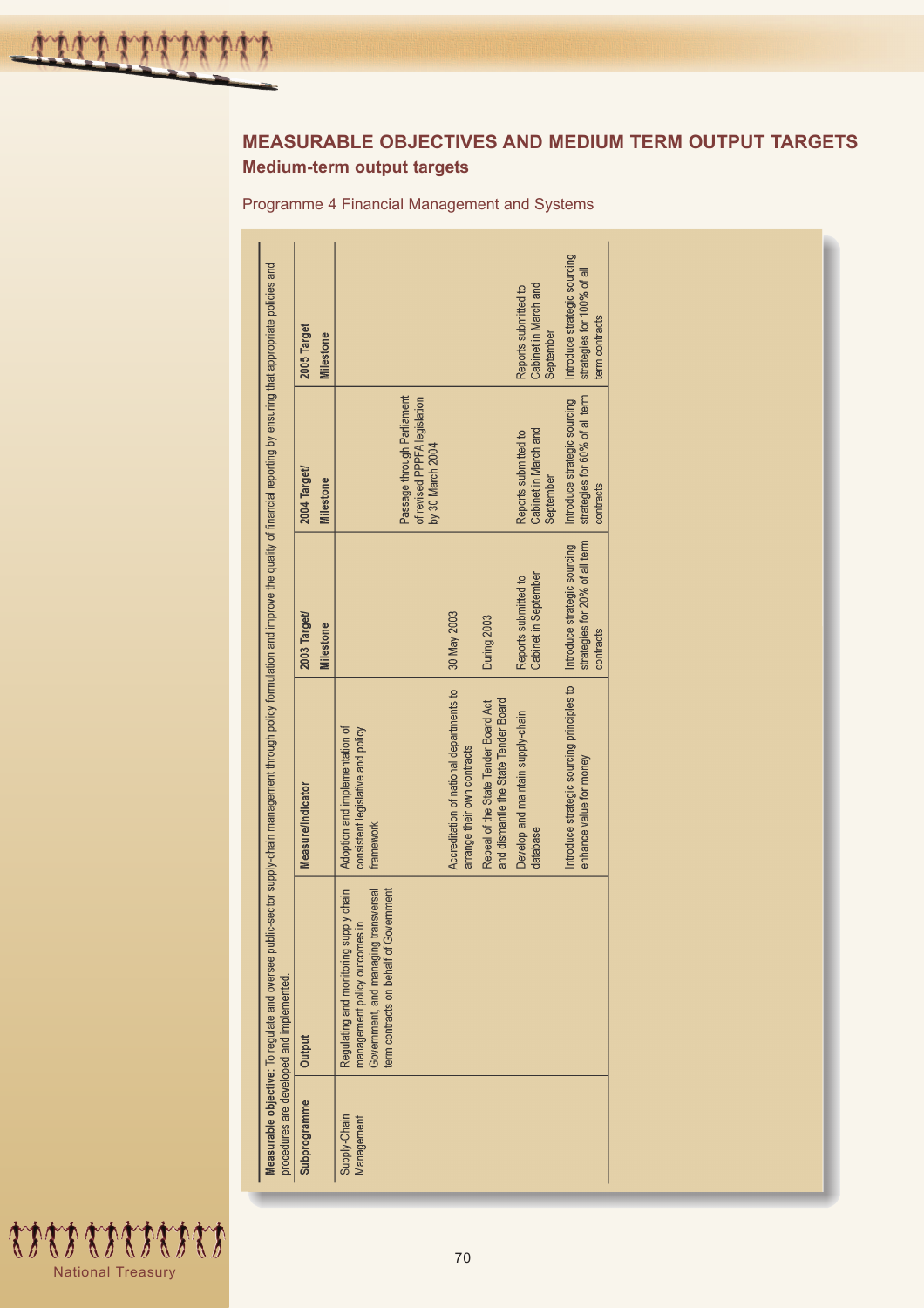| 2005 Target<br><b>Milestone</b>  | 30 September 2005<br>31 March 2005                                                                                                                                      | 100%                                                                                        | 20 courses                                                                | Monday to Friday from 7:30<br>98% system availability<br>to $16:30$                                              |                                                                                       |                                                                             | <b>FMS</b> will only be available<br>implementation plan for<br>during March 2004<br>Detailed phased                                                                                         |
|----------------------------------|-------------------------------------------------------------------------------------------------------------------------------------------------------------------------|---------------------------------------------------------------------------------------------|---------------------------------------------------------------------------|------------------------------------------------------------------------------------------------------------------|---------------------------------------------------------------------------------------|-----------------------------------------------------------------------------|----------------------------------------------------------------------------------------------------------------------------------------------------------------------------------------------|
| 2004 Target/<br>Milestone        | 30 September 2004<br>31 March 2004                                                                                                                                      | 100%                                                                                        | 20 courses                                                                | Monday to Friday from 7:30<br>98% system availability<br>to 16:30                                                | 1 April 2004                                                                          | 100% implementation by 1<br>finalisation by the A-G)<br>April 2004 (Pending | <b>Budget Council and Cabinet</b><br>Approval of Master Plan by<br><b>FMS</b> will only be available<br>implementation plan for<br>during March 2004<br>during March 2004<br>Detailed phased |
| 2003 Target/<br><b>Milestone</b> | 30 September 2003                                                                                                                                                       | 100%                                                                                        | 10 courses                                                                | Monday to Friday from 7:30<br>98% system availability<br>to 16:30                                                |                                                                                       |                                                                             |                                                                                                                                                                                              |
| Measure/Indicator                | Committee on Public Accounts on<br>Report to Cabinet and Standing<br>progress made                                                                                      | evaluated and accredited relevant to<br>Percentage of training material<br>government needs | Number of courses presented that meet<br>the training needs of Government | Management Systems during working<br>Percentage availability of Financial<br>hours                               | departments and provinces (except<br>Implementation of BAS at national<br>North West) | Implementation of the Standard Charts<br>of Accounts on BAS                 | Adoption of Master Plan by Budget<br><b>Council and Cabinet</b>                                                                                                                              |
| Output                           | Coordination of the implementation and<br>implementation of the PFMA in other<br>training initiatives of the National<br>Treasury as well as monitoring<br>institutions |                                                                                             |                                                                           | existing Financial Management Systems<br>(Persal, Logis, BAS, FMS & Vulindela)<br>Maintenance and enhancement of | Implementation of Financial<br>Management Systems                                     | Management Systems Solutions<br>Provision of Integrated Financial           | integrated financial management<br>Development of Master Plan for<br>systems (IFMS)                                                                                                          |
| Subprogramme                     | Implementation and<br>Coordination<br>PFMA                                                                                                                              |                                                                                             |                                                                           | <b>Financial Systems</b>                                                                                         |                                                                                       |                                                                             |                                                                                                                                                                                              |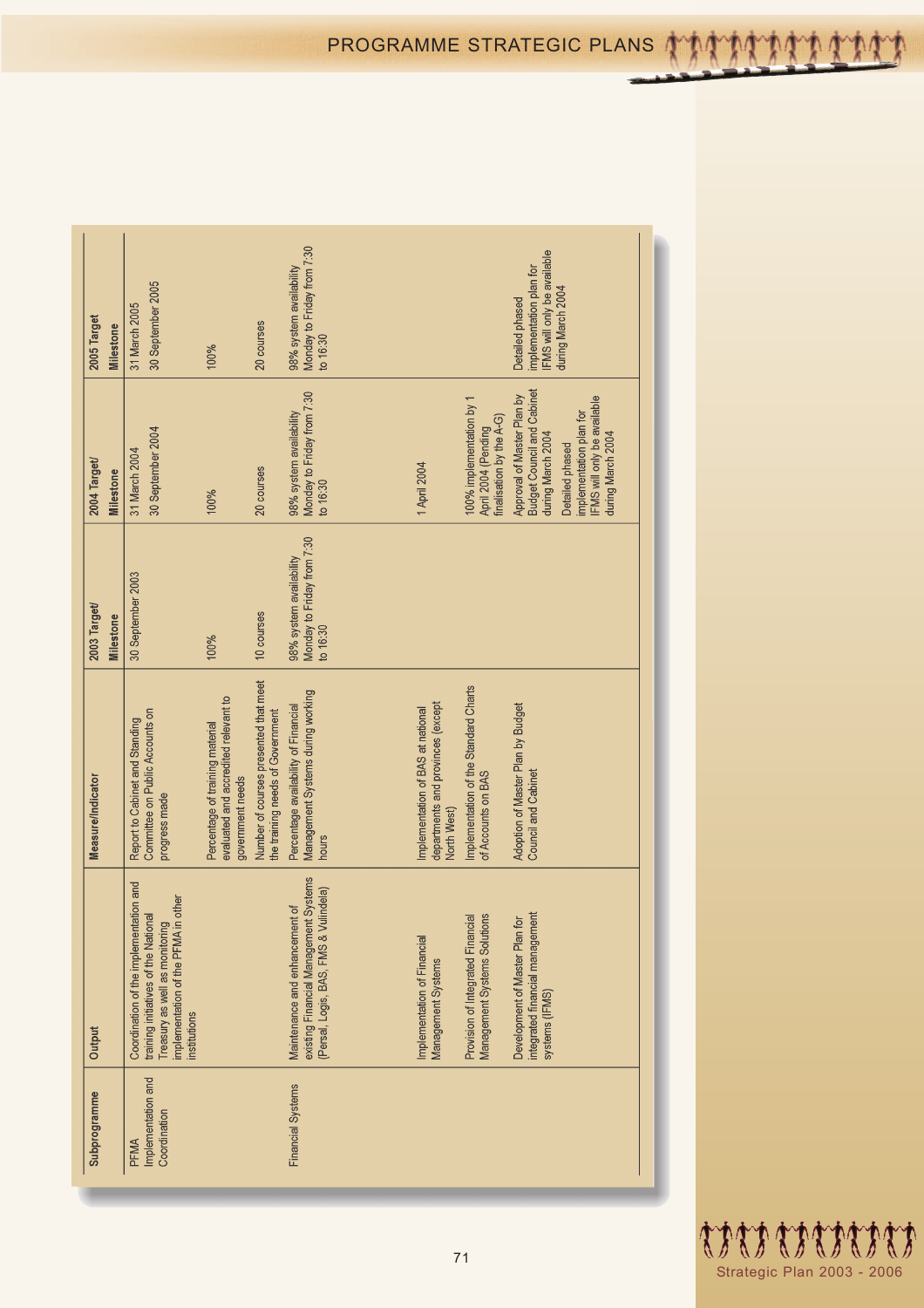# **RESOURCE PLAN Expenditure estimates**

#### Table 5: Financial Management and Systems

| Subprogramme                         |                                  |         | Medium-term expenditure estimate |          |  |  |  |
|--------------------------------------|----------------------------------|---------|----------------------------------|----------|--|--|--|
|                                      | <b>Adjusted</b><br>appropriation |         |                                  |          |  |  |  |
| <b>R</b> thousand                    | 2002/03                          | 2003/04 | 2004/05                          | 2005/06  |  |  |  |
| Management                           | 947                              | 1 1 2 3 | 1 1 5 0                          | 1 2 2 1  |  |  |  |
| Supply-Chain Management              | 23 945                           | 26716   | 28 5 34                          | 30 538   |  |  |  |
| PFMA Implementation and Coordination | 8549                             | 15 6 26 | 15752                            | 16 599   |  |  |  |
| <b>Financial Systems</b>             | 280 143                          | 314 251 | 342 037                          | 366833   |  |  |  |
| <b>Total</b>                         | 313 584                          | 357 716 | 387 473                          | 415 191  |  |  |  |
| Change to 2002 Budget Estimate       | 69 4 14                          | 107 085 | 136 557                          |          |  |  |  |
| <b>Economic classification</b>       |                                  |         |                                  |          |  |  |  |
| Current                              | 311 815                          | 353 940 | 384 371                          | 412 065  |  |  |  |
| Personnel                            | 27 907                           | 41 827  | 43 679                           | 46 364   |  |  |  |
| Transfer payments                    |                                  | -       | -                                | $\equiv$ |  |  |  |
| Other current                        | 283 908                          | 312 113 | 340 692                          | 365701   |  |  |  |
| Capital                              | 1769                             | 3776    | 3 1 0 2                          | 3 1 2 6  |  |  |  |
| Transfer payments                    |                                  |         |                                  |          |  |  |  |
| Acquisition of capital assets        | 1769                             | 3776    | 3 102                            | 3 1 2 6  |  |  |  |
|                                      |                                  |         |                                  |          |  |  |  |
| <b>Total</b>                         | 313 584                          | 357 716 | 387 473                          | 415 191  |  |  |  |
| <b>Standard items of expenditure</b> |                                  |         |                                  |          |  |  |  |
| Personnel                            | 27 907                           | 41 827  | 43 679                           | 46 364   |  |  |  |
| Administrative                       | 4831                             | 9662    | 10 652                           | 11 805   |  |  |  |
| Inventories                          | 1521                             | 2494    | 2702                             | 2910     |  |  |  |
| Equipment                            | 2788                             | 4 1 5 4 | 3512                             | 3584     |  |  |  |
| Land and buildings                   |                                  |         | $\overline{\phantom{0}}$         |          |  |  |  |
| Professional and special services    | 276 537                          | 299 579 | 326 928                          | 350 528  |  |  |  |
| Transfer payments                    |                                  |         |                                  |          |  |  |  |
| Miscellaneous                        |                                  |         |                                  |          |  |  |  |
| <b>Total</b>                         | 313 584                          | 357 716 | 387 473                          | 415 191  |  |  |  |

### **Expenditure trends**

The budget for this programme will grow at about the same rate as the budget of the Department as a whole over the medium term - about 10 per cent a year. Increases in the budget over the medium term for *PFMA Implementation* and *Coordination and Supply-Chain Management* reflect the intention to roll out training and capacity-building initiatives related to implementing the PFMA. Provision is also made for establishing the Supply Chain Management Office to manage transversal or general supply contracts on behalf of national government and align government supply-chain management with the requirements of the PFMA. Increasing expenditure on *Financial Systems* – which consumes over 88 per cent of the programme budget – reflects the expected roll out of the Basic Accounting System.

Professional and special services consume more than 85 per cent of the budget, as much of the management of Government's financial systems is handled by the State Information Technology Agency and other contracted resources.

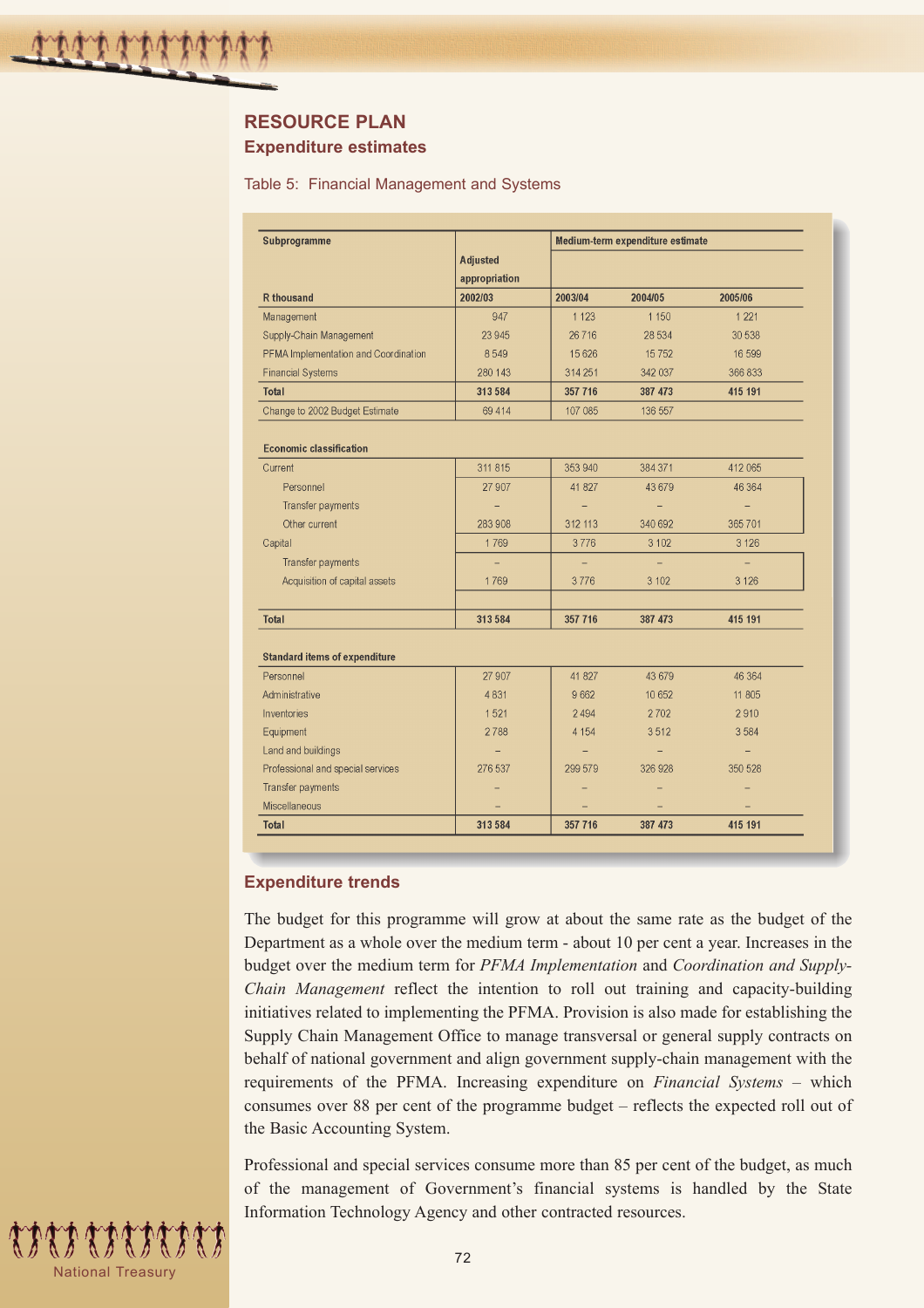## **PROGRAMME 5: FINANCIAL ACCOUNTING AND REPORTING**

**Purpose**: *Financial Accounting and Reporting programme* intends to develop new and enhance existing accounting policies and practices to ensure compliance with Generally Recognised Accounting Practices (GRAP) accounting standards to be issued by the Accounting Standards Board, enabling a transition from the cash basis to an accrual basis of accounting. It also endeavours to improve the timeliness, accuracy and efficiency of financial reporting; and to provide mechanisms for improved financial accountability in the public sector.

**Measurable objective**: The programme aims to improve the quality of financial accounting and reporting by ensuring that appropriate accounting policies and financial practices are developed for improved disclosure.

The Office of the Accountant-General has undergone considerable restructuring and now consists of the following subprogrammes:

- *Financial Reporting for National Accounts* is responsible for the accounting of the National Revenue and Reconstruction and Development Programme Fund, banking services for national Government, developing and implementing accounting policies, and preparing consolidated financial statements.
- Financial Management Improvement incorporates the improvement of financial management and training as well as internal audit services. It also provides assistance to the Institute for Public Finance and Auditing.
- Service Charges provides for bank service charges for the deposit accounts of all departments.
- Audit provides for compensation for shortfalls of statutory bodies and municipalities in certain instances in terms of the Auditor General Act (12 of 1995).

#### **Policy Developments**

Over the past year, the *Financial Reporting on National Accounts* unit improved the formats for financial reporting for national and provincial governments. This caters for improved disclosure of fixed assets and investments in the Annual Financial Statement for 2002/03. In addition, disclosure is required on gifts, donations and sponsorships to the state. The process is part of the migration plan to comply with Generally Recognised Accounting Practice (GRAP) in terms of Section 216 of the Constitution. The team also set earlier ledger-closure dates and introduced an in-year monitoring system to facilitate timeous monthly, quarterly and annual reporting. This process facilitates the capturing of forecasted expenditure and reasons for deviation thereof. The collated data is then made available for varied time series analyses.

Over the next three years, the unit will develop a comprehensive set of financial policies that will provide the foundation for moving to a full accrual basis of accounting based on the standards set by the Accounting Standards Board. These policies will be developed based on the GRAP Framework – that is in respect of GRAP accounting standards on the treatment of revenue, expenditure, assets, liabilities and equity. In addition, a consultation paper will be drafted to provide Cabinet and various stakeholders with the relevant

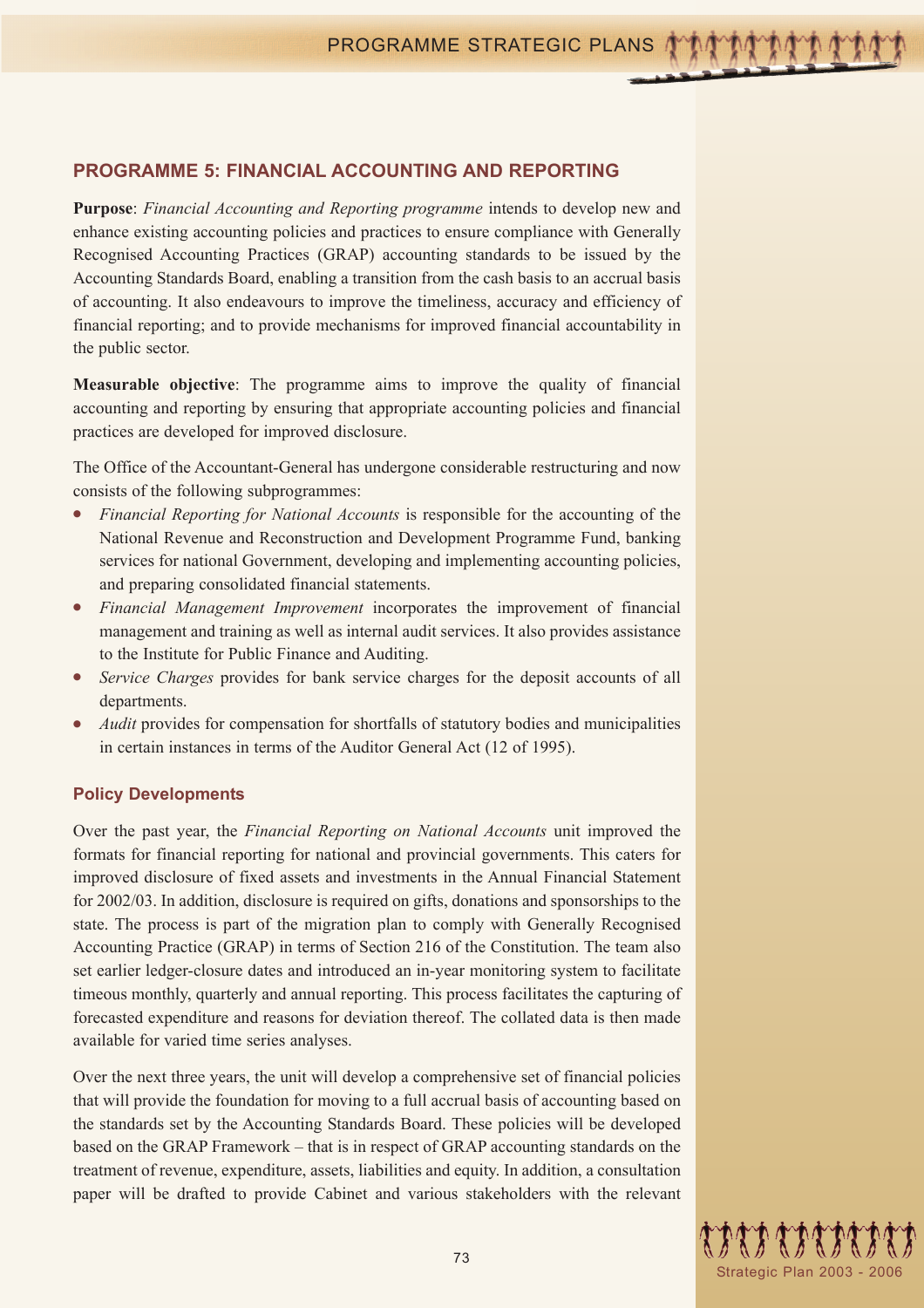information pertaining to the impact of GRAP in Government. It is also the intention to monitor the effectiveness of these policies, as well as to provide guidance to internal audit units on internal controls and risk management.

During 2002, the Office of the Accountant General established the Accounting Standards Board in terms of the requirement of the Public Finance Management Act (1 of 1999). The Board, among others, will be responsible for the development of GRAP standards over the next few years.

The Minister of Finance approved the members of the Accounting Standards Board during February 2002 and its plan and budget during October 2002. The Board has already determined its work plan and formulated the Framework for GRAP Standards. That is, the Board has determined the order, timing of the formulation of the GRAP standards and the effective dates of implementation, taking into account the proposed timelines to meet the requirements of financial statement consolidation in 2003/04. The Board will concentrate on formulating those GRAP standards that are critical to Government's requirements first. These are property, plant and equipment (assets), inventory, employee benefits, accruals and provisions.

The formulation of GRAP standards will enable the Office of the Accountant General, more specifically the *Financial Management Improvement Programme* team, to develop new, and enhance existing, accounting policies and practices, enabling a transition from the cash basis of accounting to an accrual basis. These policies would be subject to periodic review to ensure that they are consistent with accounting and GRAP standards over time, as determined by the Accounting Standards Board.

Cash accounting is beneficial in that it is a simple, objective system that assesses compliance with cash budgets. However, the system generates limited information on Government's financial and economic position. More specifically, lack of a double-entry system prevents an easy statement of Government's financial position, economic results – that is, whether Government is incurring a saving or dissaving – were not disclosed, and no information on input cost or output performance was available.

GRAP standards therefore need to address these shortcomings of cash accounting and ensure that there is improved disclosure and enhanced accountability in public sector financial reporting.

GRAP requires that all public sector entities maintain complete records of revenue, expenditure, assets, liabilities and equity. Reporting on a GRAP basis shows how Government finances its activities and meets its cash flow requirements. It also allows users to evaluate Government's ability to meet its liabilities and commitments. At the entity level, GRAP provides critical management information regarding the feasibility of financing the optimum level of services, future funding requirements for asset maintenance and replacement, and repayment requirements for existing liabilities.

Financial statements prepared on the basis of GRAP will provide comprehensive information on current and projected cash flows, including cash flows associated with debtors and creditors. This will enhance cash management and assist in the preparation of more accurate cash flows.

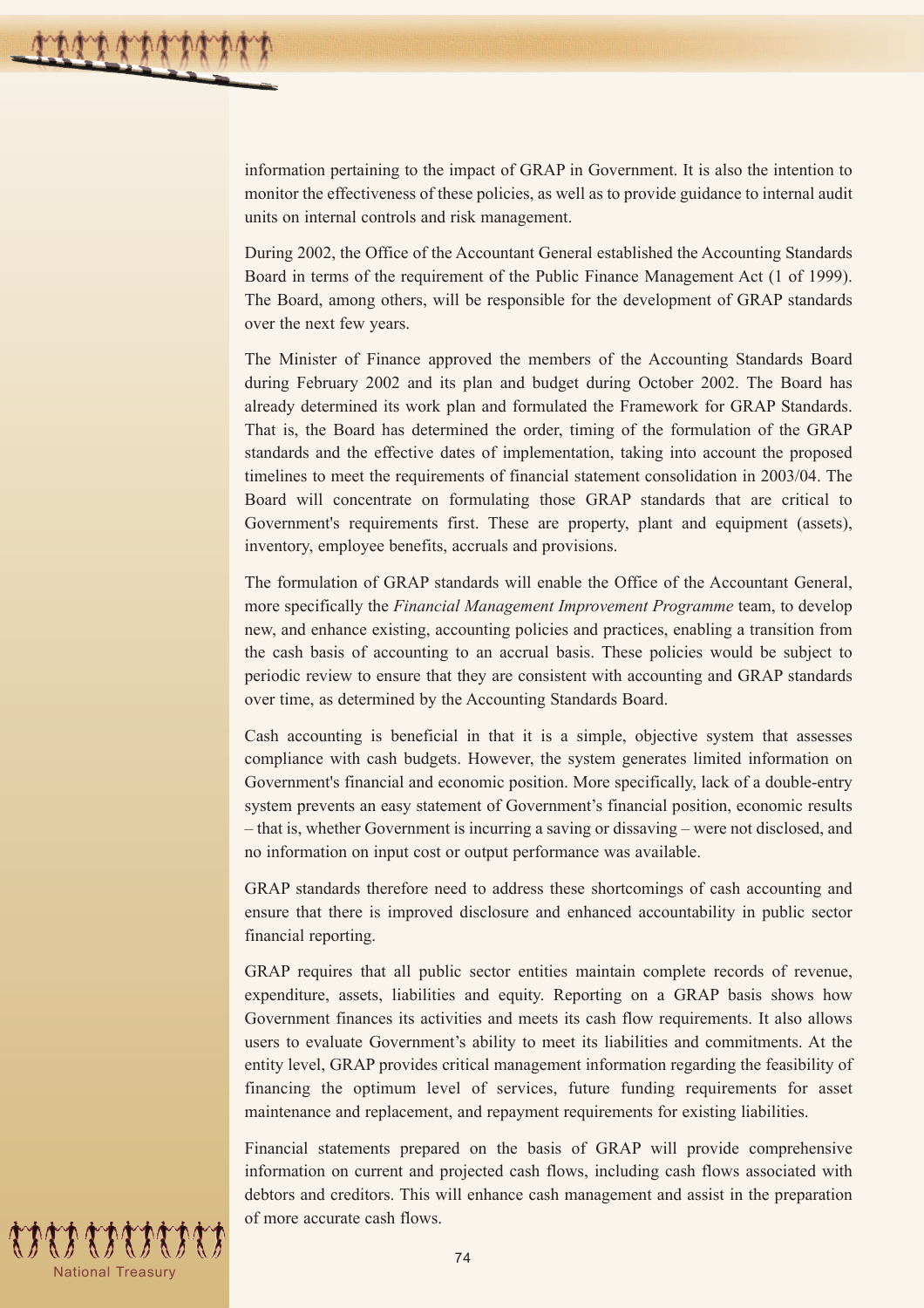GRAP also provides a consistent framework for the identification of existing liabilities as well as potential or contingent liabilities. This compels Government to acknowledge and plan for the repayment of all recognised liabilities, not just borrowings, and provides sufficient information on the effect of existing liabilities on future resources.

Implementing GRAP carries significant risks as regards capacity. Most importantly, it demands that national and provincial departments obtain the necessary technical and managerial skills to manage the introduction of new systems and processes and to comply with additional reporting and reconciliation requirements. The GRAP Implementation Timeline therefore phases in the required dates for implementation over the next three to five years.

The team has identified certain risks in implementation of GRAP through the use of departmental surveys regarding current accounting policies and practices. Survey results will aid in developing effective and relevant accounting policies and practices that are GRAP compliant. Complementary in-depth research will ensure that policies and practices developed are harmonised with best practices locally and internationally.

Once the survey results and research analyses are complete, the team will begin formulation of accounting policies and practice. Accounting policies can best be described as the specific principles, bases, conventions, rules and practices that government adopts in preparing and presenting its financial statements. It clarifies the relevant accounting standard issued by the Accounting Standards Board to individual transactions and balances.

As the accounting policies and practices are developed and approved, the financial accounting and reporting system of Government will migrate from a cash basis to an accrual basis of accounting. There are two interim stages before full accrual accounting is realised. From a cash basis, the system will migrate to modified cash accounting where the majority of policies used for the preparation of the accounting records are cash accounting policies supplemented by certain accrual accounting policies. The second migration is to a modified accrual system where the majority of policies used are accrual accounting policies, supplemented by certain cash accounting policies. Full accrual accounting is achieved where all the policies used for preparation of accounting records are accrual accounting policies.

The *Financial Management Improvement Programme* team has circulated six critical accounting policies for comment. These are the investment, financial instruments, inventory, fixed assets, investment property and leases policies. These policies will be finalised and circulated by July 2003 for implementation.

The team has also initiated and completed a process to draft formats for annual financial statements, ensuring that there is greater uniformity in reporting across national and provincial departments. The team has engaged national and provincial departments in extensive consultation and training on the formats, enhancing the implementation process. As new policies are developed over the next few years, the annual financial statements will be revised on a yearly basis to reflect these categories resulting in improved disclosure and recognition.

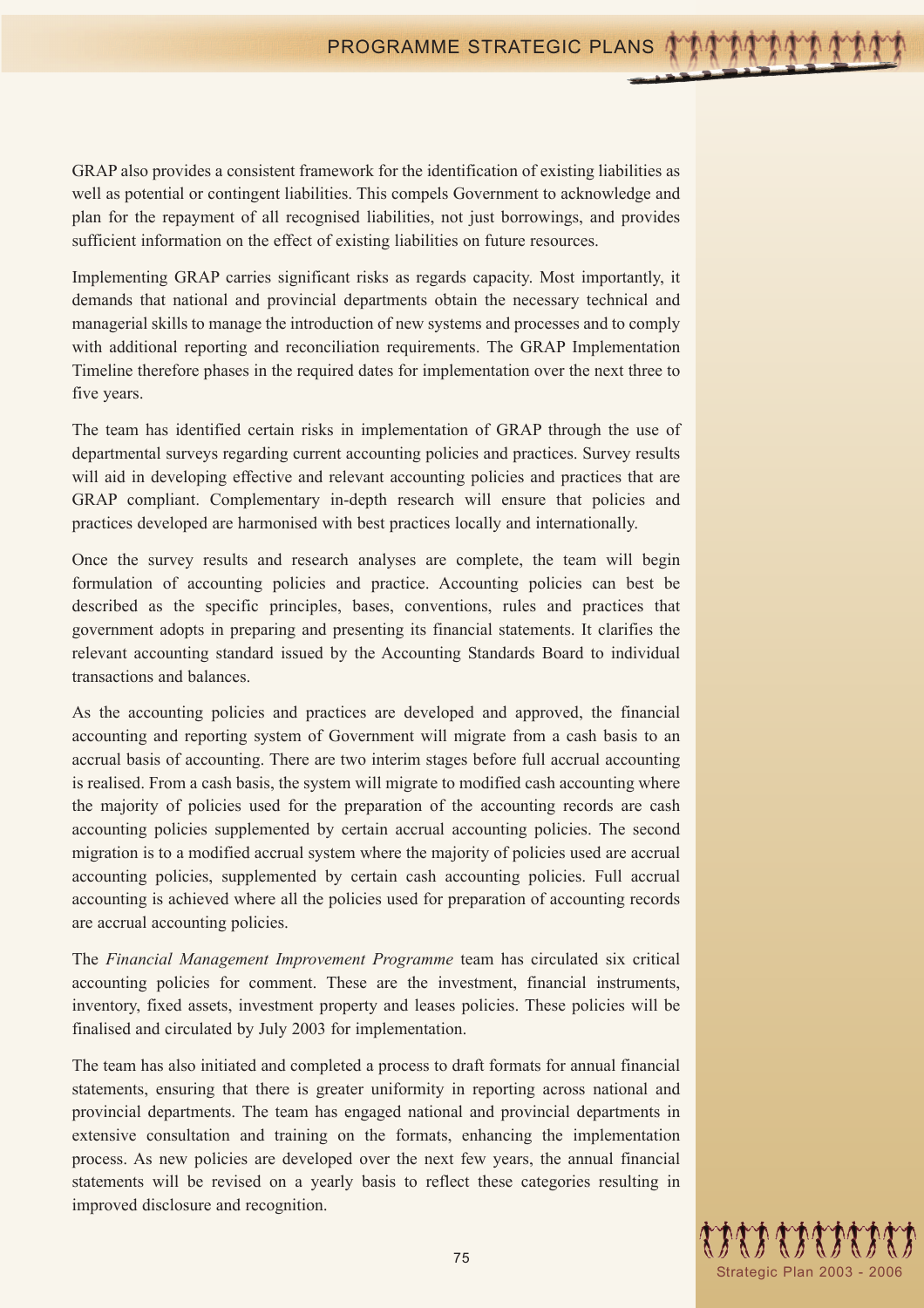In respect of internal audit policies, the Internal Audit Framework was benchmarked against the King II Report and the necessary revisions incorporated into the framework. The revised framework has been circulated for comment to, among others, the Heads of Internal Audit Forum, the Auditor General and the Institute of Internal Auditors. The team has also circulated for comment quick reference guides or handbooks on the internal audit function, audit committees, internal controls, risk management and fraud prevention. By distributing the handbooks, the team aims to raise public sector awareness of the internal audit function and facilitate its implementation. The Auditor General's report provides the team with additional insight into the areas of weakness within departments and provinces. This information is used to enhance existing frameworks, policies and practices, as well as developing new policies and practices to ensure that the highlighted weaknesses are addressed. One of the key weaknesses identified is the ability of departments to implement policy due to capacity constraints.

In addition to the development of policies and practices, the team has determined that successful implementation demands further assistance and detailed guidance. Over the next year, it will develop a more comprehensive and detailed set of government financial procedures and guidelines. It is hoped that this will reduce the timeline for the successful implementation of accounting policies on an operational level and improve the accuracy of financial information. The detailed guidelines will be supported by an early warning system on improved financial management and compliance. The latter will alert national and provincial departments to those areas or categories that may result in a qualification in their respective audit reports. One area already highlighted as problematic is the ability of departments to respond to draft standards issued by the Accounting Standards Board, as well as draft policies and practices. This, as indicated previously, is due to capacity constraints within departments.

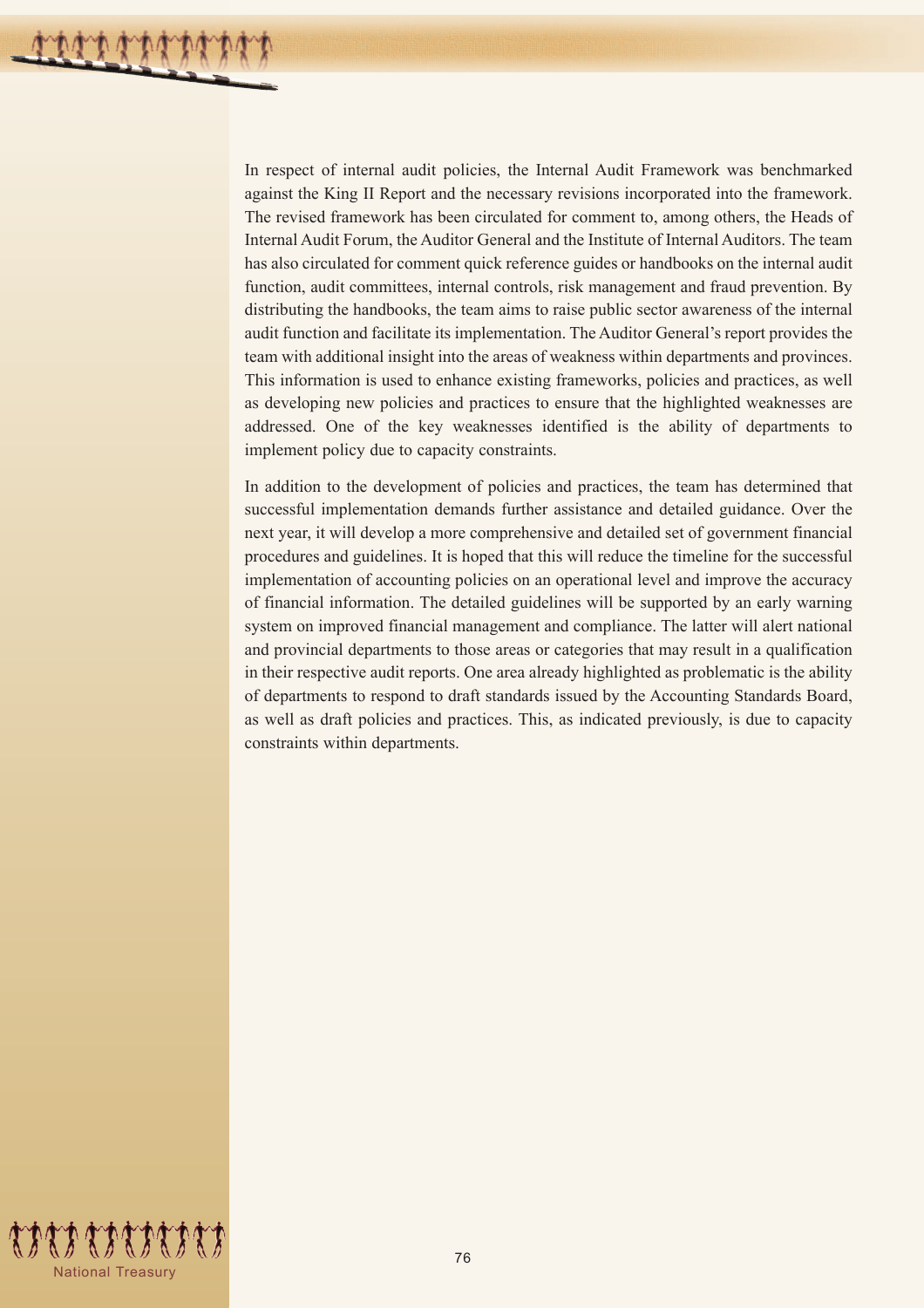# **MEASURABLE OBJECTIVES AND MEDIUM-TERM OUTPUT TARGETS**

# **Medium-term output targets**

## **Programme 5 Financial Accounting and Reporting**

|                                                                                    | 2005/06 Target<br>Milestone         | 30 days after month end                                | 30 November 2006                                                          | 28 February 2006                                                                                  | 85% of approved policies by<br>31 March 2006                              | 31 August 2005                                                                                                                                                     | 30 November 2005                                                           |
|------------------------------------------------------------------------------------|-------------------------------------|--------------------------------------------------------|---------------------------------------------------------------------------|---------------------------------------------------------------------------------------------------|---------------------------------------------------------------------------|--------------------------------------------------------------------------------------------------------------------------------------------------------------------|----------------------------------------------------------------------------|
|                                                                                    | 2004/05 Target/<br><b>Milestone</b> | 30 days after month end                                | 31 December 2005                                                          | 28 February 2005                                                                                  | 80% of approved policies by<br>31 March 2005                              | 31 August 2004                                                                                                                                                     | 30 November 2004                                                           |
|                                                                                    | 2003/04 Target/<br><b>Milestone</b> | 30 days after month end                                | 31 January 2004                                                           | 28 February 2004                                                                                  | 70% of approved policies by<br>31 March 2004                              | 30 September 2003                                                                                                                                                  | 30 November 2003                                                           |
| by ensuring that appropriate policies and procedures are developed and implemented | <b>Measure/Indicator</b>            | Timely publishing of accurate reports                  | Completed formats for annual financial<br>statements                      | Formats and policies defined                                                                      | Percentage of GRAP standards implemented                                  | practices, as well as their alignment, based on<br>the approved standards of the Accounting<br>Timely issuing of accounting policies and<br><b>Standards Board</b> | Development of standards for benchmarks to<br>measure internal audit units |
| Measurable objective: To improve the quality of financial reporting                | Output                              | Monthly expenditure and consolidation<br>reports       | financial statements to 31 March 2004<br>Completion of formats for annual | Development of policies and formats for<br>consolidated financial statements for 31<br>March 2004 | Implementation of GRAP as determined<br>by the Accounting Standards Board | enhancement of accounting policies and<br>Continuation of development and<br>practices and implementation                                                          | Ensure compliance with internal<br>framework                               |
|                                                                                    | Subprogramme                        | <b>Financial Reporting</b><br>for National<br>Accounts |                                                                           |                                                                                                   | Management<br>Financial                                                   | Improvement                                                                                                                                                        |                                                                            |

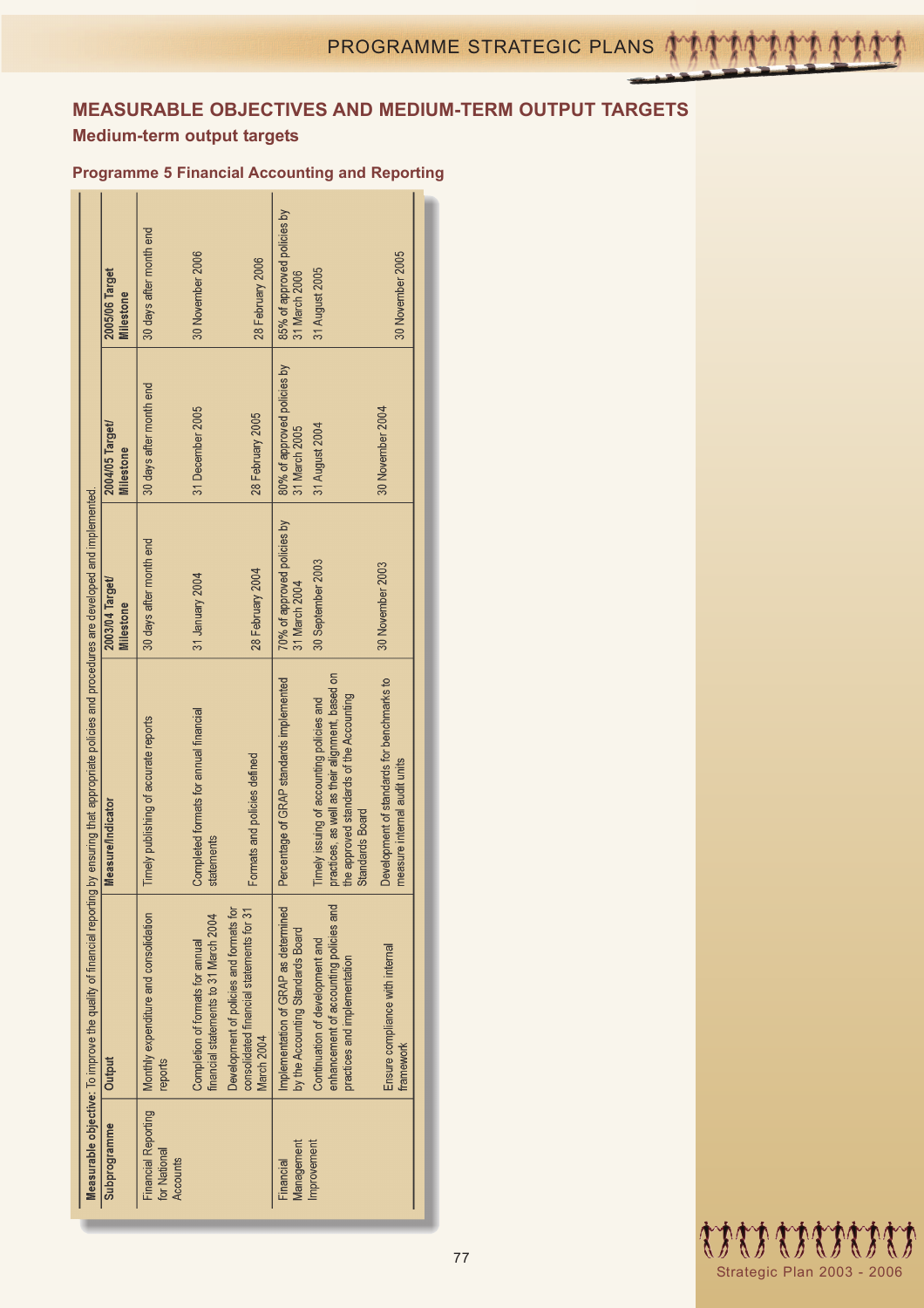# **RESOURCE PLAN**

### **Expenditure estimates**

#### Table 6: Financial Accounting and Reporting

| Subprogramme                                     |                 | Medium-term expenditure estimate |              |                          |  |
|--------------------------------------------------|-----------------|----------------------------------|--------------|--------------------------|--|
|                                                  | <b>Adjusted</b> |                                  |              |                          |  |
|                                                  | appropriation   |                                  |              |                          |  |
| <b>R</b> thousand                                | 2002/03         | 2003/04                          | 2004/05      | 2005/06                  |  |
| <b>Financial Reporting for National Accounts</b> | 26 39 6         | 35 5 26                          | 38 353       | 41 3 8 2                 |  |
| Financial Management Improvement                 | 12 5 68         | 13 647                           | 16 658       | 17964                    |  |
| <b>Investment of Public Monies</b>               | $\mathbf{1}$    | $\mathbf{1}$                     | $\mathbf{1}$ | $\mathbf{1}$             |  |
| Service Charges (Commercial Banks)               | 5 5 3 2         | 5781                             | 6 1 2 8      | 6496                     |  |
| Audit (Auditor General)                          | 11 697          | 8 2 5 2                          | 8623         | 9 1 4 0                  |  |
| Contingent Liabilities: Reinsurance Liabilities  | $\mathbf{1}$    | $\mathbf{1}$                     | $\mathbf{1}$ | $\mathbf{1}$             |  |
| <b>Total</b>                                     | 56 195          | 63 208                           | 69 764       | 74 984                   |  |
| Change to 2002 Budget Estimate                   | (89 897)        | (91475)                          | (94069)      |                          |  |
| <b>Economic classification</b>                   |                 |                                  |              |                          |  |
| Current                                          | 53 149          | 62737                            | 69 231       | 74 419                   |  |
| Personnel                                        | 8862            | 14591                            | 17 597       | 19 687                   |  |
| <b>Transfer payments</b>                         | 11 698          | 11 953                           | 12 5 24      | 13 2 7 5                 |  |
| Other current                                    | 32 589          | 36 193                           | 39 110       | 41 457                   |  |
| Capital                                          | 3046            | 471                              | 533          | 565                      |  |
| <b>Transfer payments</b>                         |                 | $\overline{\phantom{0}}$         | $\equiv$     | $\overline{\phantom{0}}$ |  |
| Acquisition of capital assets                    | 3 0 4 6         | 471                              | 533          | 565                      |  |
|                                                  |                 |                                  |              |                          |  |
| <b>Total</b>                                     | 56 195          | 63 208                           | 69 764       | 74 984                   |  |
|                                                  |                 |                                  |              |                          |  |
| <b>Standard items of expenditure</b>             |                 |                                  |              |                          |  |
| Personnel                                        | 8 8 6 2         | 14 5 91                          | 17 597       | 19 687                   |  |
| Administrative                                   | 11 399          | 10 4 48                          | 11 193       | 11 865                   |  |
| Inventories                                      | 693             | 544                              | 571          | 605                      |  |
| Equipment                                        | 3 6 3 2         | 741                              | 821          | 870                      |  |
| Land and buildings                               |                 |                                  |              |                          |  |
| Professional and special services                | 14 3 78         | 19 14 9                          | 20 9 29      | 22 185                   |  |
| Transfer payments                                | 11 698          | 11 953                           | 12524        | 13 275                   |  |
| Miscellaneous                                    | 5 5 3 3         | 5782                             | 6 1 2 9      | 6 4 9 7                  |  |
| <b>Total</b>                                     | 56 195          | 63 208                           | 69764        | 74 984                   |  |
| Transfer payments per subprogramme               |                 |                                  |              |                          |  |
| Financial Reporting for National Accounts        |                 |                                  |              |                          |  |
| Accounting Standards Board                       |                 | 3700                             | 3900         | 4 1 3 4                  |  |
| Financial Management Improvement                 |                 |                                  |              |                          |  |
| Institute for Public Finance and Auditing        |                 |                                  |              |                          |  |
| <b>Financial and Personnel Systems</b>           |                 |                                  |              |                          |  |
| Audit                                            |                 |                                  |              |                          |  |
| <b>Auditor General</b>                           | 11 698          | 8 2 5 3                          | 8624         | 9 1 4 1                  |  |
| <b>Total</b>                                     | 11 698          | 11 953                           | 12 5 24      | 13 275                   |  |
|                                                  |                 |                                  |              |                          |  |

## **Expenditure trends**

The phasing out of transfers for the *Financial Management Improvement* subprogramme in 2001/02 is the largest structural change to the budget of the programme between 2001/02 and 2003/04. Excluding all transfers, the budget for the *Financial Accounting and Reporting* programme will grow at about 11 per cent a year over the medium term.

The budgets for two subprogrammes allocated to this programme in the 2002 Budget – Integrated Financial Systems and Management Information Systems: Vulindlela – have been transferred to *Financial Management and Systems* in Programme Four.

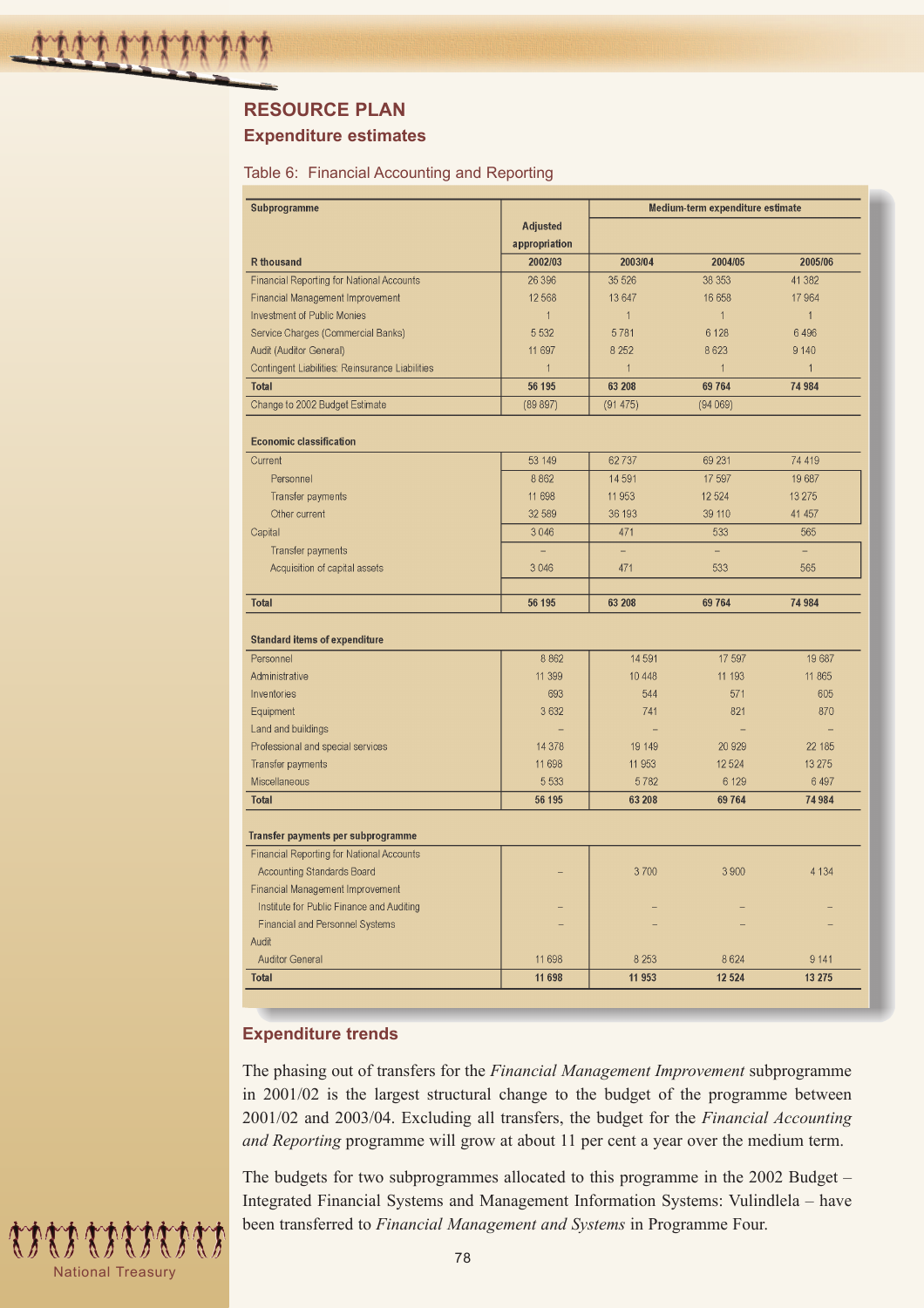# **PROGRAMME 6: PROVINCIAL AND LOCAL GOVERNMENT TRANSFERS**

**Purpose**: The *Provincial and Local Government Transfers* programme is responsible for managing those conditional grants to the provincial and local spheres of government.

**Measurable objective**: To enhance the pace and quality of provincial infrastructure investment and maintenance of assets, and to promote financial management reform and restructuring of service delivery by municipalities.

The grant, for which the National Treasury is directly responsible, is divided into two subprogrammes:

- *Provincial Infrastructure Grant* provides for the transfer and monitoring of the Provincial Infrastructure Grant. The grant supplements the provinces' infrastructure budgets, accelerating the building and maintenance of social and economic infrastructure such as hospitals, clinics, schools and provincial roads.
- *Local Government Financial Management and Restructuring Grant* provides for the transfer and monitoring of funds for local government financial management reforms, and assists in restructuring initiatives for modernising the delivery of services in the larger municipalities

## **Policy Developments**

This programme focuses on two specific conditional grants – one for provinces and one for local government – administered by the National Treasury itself. It does not cover the R154 billion equitable share transfer to provincial and local governments, or the conditional grants administered by other national departments.

The *Provincial Infrastructure Grant* was introduced in 2000/01 with an allocation of R300 million to address the backlogs in provincial infrastructure and to boost infrastructure spending in general. The grant was increased to R800 million in 2001/02 and rose further to R1,5 billion in 2002/03. It is expected to rise to R3 billion in 2005/06.

The allocations for 2002/03 and 2003/04 include amounts of R400 million and R200 million respectively, earmarked for the rehabilitation of provincial infrastructure damaged by floods in 1999 and 2000. This grant is provided to provinces in accordance with the annual Division of Revenue Act. Provinces' accounting officers are accountable for the spending of the grant.

The grant has contributed to a near doubling of provincial infrastructure, which rose from about R7 billion (or approximately 6 per cent of total provincial spending) in 2000/01 to just over R11 billion in 2001/02. After a period of sluggish performance, provinces are now increasing their capital spending rapidly. In the first nine months of 2002/03, provinces spent R2,7 billion more on infrastructure than during the first nine months of 2001/02. Increased spending capacity enables provinces to increase their capital budgets to around R14 billion in 2003/04, rising to about R18 billion in 2005/06. The discipline and due-diligence brought into the process by following public-private partnership principles have also been a catalyst in enhanced spending.